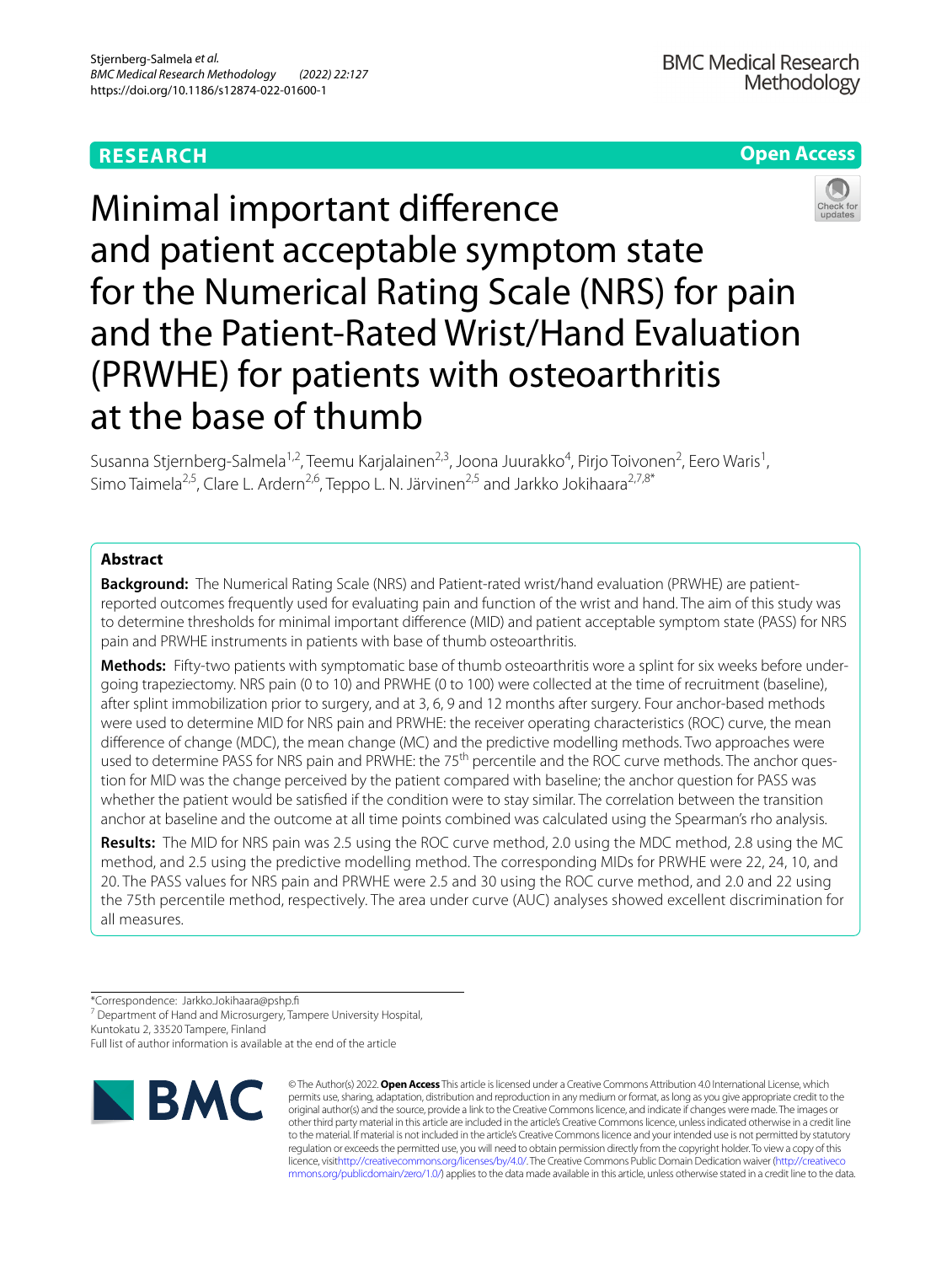**Conclusion:** We found credible MID estimates for NRS and PRWHE (including its subscales), although the MID esti‑ mates varied depending on the method used. The estimates were 20-30% of the range of scores of the instruments. The cut-ofs for MID and PASS showed good or excellent discrimination, lending support for their use in future studies.

**Trial registration:** This clinimetrics study was approved by the Helsinki University ethical review board (HUS1525/2017).

**Keywords:** Minimal important diference, Patient acceptable symptom state, Patient reported outcome measures, Treatment outcome, Osteoarthritis, Wrist, Hand

# **Background**

The thumb accounts for about half of the function of the hand and plays a key role in manipulating objects [\[1](#page-6-0)]. Functionally, the most important joint of the thumb is the trapeziometacarpal (TMC) joint with a wide range of motion  $[1]$  $[1]$ . The TMC joint is susceptible to osteoarthritis leading to pain and disability in activities of daily living [[2\]](#page-6-1). Osteoarthritis of the TMC joint afects 6% of men and 7% of women over the age of 50, and up to 33% of men and 39% of women over the age of 80 [[3,](#page-6-2) [4](#page-6-3)].

The Visual Analogue Scale (VAS) and the Numeric Rating Scale (NRS) are the most frequently used unidimensional measures for hand pain. Other outcome measures, such as the Patient-Rated Wrist/Hand Evaluation (PRWHE) and the Australian Canadian Osteoarthritis Hand Index (AUSCAN), are typically used to assess hand function and disability [[5](#page-6-4)[–7](#page-6-5)]. Validated patient-reported outcome measures (PROM) are essential for assessing the signs and symptoms of a hand condition and the efects of diferent interventions. However, the scores of these instruments may be difficult to interpret. To facilitate the interpretation of an outcome instrument, two established concepts, the minimal important diference (MID) (sometimes called the minimal clinically important diference) and the patient acceptable symptom state (PASS) were developed [[8,](#page-6-6) [9](#page-6-7)].

The MID concept was introduced over 30 years ago and became a gold standard in evaluating the clinical relevance of trial results [[8\]](#page-6-6). It represents the smallest diference in a score that a patient perceives as a change (either benefcial or harmful) regarding the concern that is under investigation  $[8]$  $[8]$ , or the smallest difference in outcome that patients or informed proxies consider important, likely leading the patient or the treating clinician to consider a change in the strategy of treatment [[10\]](#page-6-8). MID can be used to compare the outcomes in two groups of patients at a certain point in time (e.g., in a trial or a meta-analysis) or to compare the change in outcome in one group (or patient) as a function of time [\[11](#page-7-0)].

Patient acceptable symptom state (PASS) was introduced more recently, and thus, its use is less common in musculoskeletal research [\[12\]](#page-7-1). PASS represents the cut off value for symptoms beyond which patients consider themselves well [\[13](#page-7-2)]. It is a value based on patients' opinion of the overall state of the symptoms. Achieving PASS can be considered the goal of treatment: it describes the state at which patients feel their condition has improved to a level that they are comfortable with [\[9\]](#page-6-7). PASS can also be used to calculate the proportion of patients achieving a satisfactory clinical state, and it may be less dependent than the MID on the clinical situation at baseline**.** Predefned PASS values may prevent manipulation of the cut off in responder analyses and improve the interpretability of clinical trial fndings [[14,](#page-7-3) [15\]](#page-7-4).

The aim of this study was to define the MID and PASS thresholds for NRS pain and PRWHE in patients undergoing surgery for base of thumb osteoarthritis.

# **Methods**

Participants were recruited at the Central Finland Central Hospital, the Tampere University Hospital and the Helsinki University Hospital between August 2017 and November 2018. The study protocol was approved by the Ethical Review Board of Helsinki University Hospital (HUS 1525/2017) and local Institutional Review Boards.

#### **Design and setting**

This is a prospective cohort study. Three experienced hand surgeons screened all patients who were referred for surgical consultation for radiologically verifed base of thumb osteoarthritis at the participating secondary or tertiary referral hospitals. Prior to recruitment, all participants were scheduled for surgery because nonoperative treatment had not relieved their symptoms. The specific inclusion criteria were: 1) thumb osteoarthritis with symptoms afecting activities of daily living, 2) a present indication for surgical treatment of base of thumb osteoarthritis based on radiographic and clinical findings, and 3) age  $>45$  years. The exclusion criteria were: 1) symptoms likely due to something other than base of thumb osteoarthritis, 2) the presence of a neurological condition that may afect hand function, 3) surgical treatment of the hand within the previous 6 months, 4) an infammatory condition afecting joints, 5) the presence of an indication for bilateral surgery for base of thumb osteoarthritis, or 6) >45º hyperextension in the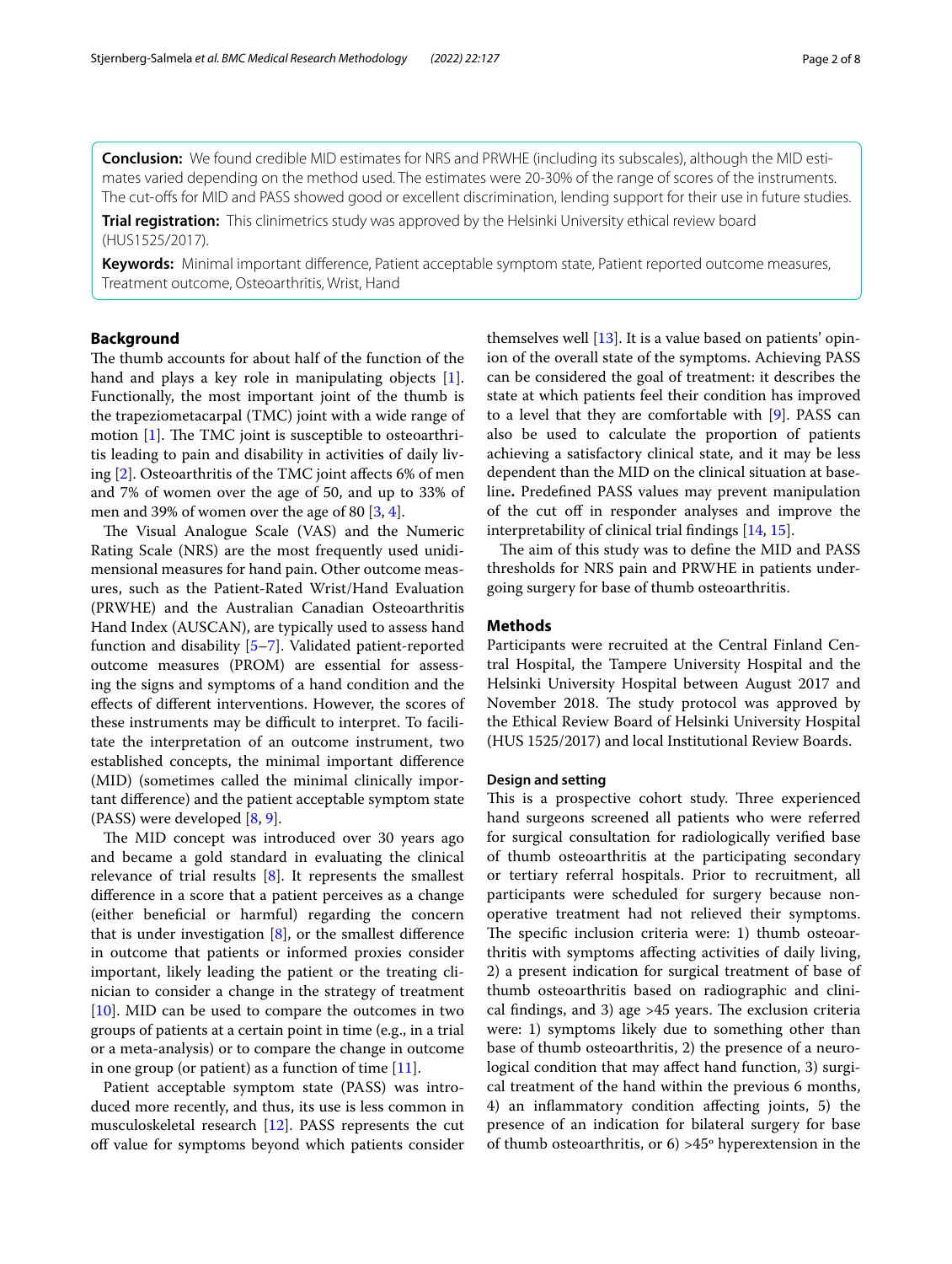thumb metacarpophalangeal joint (zig zag -deformity). The recruitment procedure is presented in Fig. [1.](#page-2-0)

Participants were informed about the study and gave informed consent. Thereafter, all participants received a removable splint (Actimove Rhizo Forte splint, Essity AB, Stockholm, Sweden) to wear full time for 6 weeks before surgery. The intent of preoperative splinting was to provide a uniform and systematic approach to nonoperative treatment, in addition to the diferent forms of non-operative treatment issued before referral to surgical consultation. Our approach allowed for a time point of clinical evaluation and collection of data following this 6-week period of non-operative treatment. In the surgical intervention, a simple trapeziectomy, in which the trapezium was removed completely, was performed. After the operation, the wrist and the thumb were immobilized in a thumb spica cast for 3 weeks, followed by 3-week immobilization with a removable splint.

# **Baseline data and outcome measures**

At baseline, we collected the following data from participants: age, sex, handedness, afected side, use of tobacco products, radiological staging of the thumb basal joint osteoarthritis (Eaton-Glickel) [\[16](#page-7-5)], and height and weight for calculation of the body mass index (BMI).

We collected NRS pain and PRWHE at the baseline, after 6 weeks of splinting prior to surgery, and at 3, 6, 9, and 12 months after surgery. For NRS pain, the participants were asked to rate average pain intensity in activities of daily living during the previous day by selecting a value from 0 to 10 (0 indicating no pain and 10 indicating the worst pain imaginable). PRWHE is a 15-item questionnaire, in which patients rate their level of wrist/ hand pain and disability on a scale from 0 to 10 for each item. PRWHE consists of independent subscales for pain and for hand/wrist function. Both subscales are scored from 0 to 50, and thus the total score is from 0 to 100 (0 is the best and 100 is the worst possible score) [[17,](#page-7-6) [18](#page-7-7)]. A higher PRWHE pain subscale score represents worse pain, and a higher PRWHE function subscale represents worse function.

As an anchor question for determining the MID, [[19](#page-7-8)] participants were asked to rate the change in their condition compared to baseline on a fve-step rating scale, which provided the global rating of change (GRC) [\[20](#page-7-9)]. The response options were:  $1)$  much better,  $2)$  somewhat better, 3) unchanged, 4) somewhat worse, and 5) much worse. As an anchor question for PASS, the participants were queried whether they would be satisfed with the present state of the thumb if it were to stay similar for the rest of their lives. The response options were yes or no.

#### **Analyses**

Change in NRS pain and PRWHE scores were calculated for each patient by subtracting the score at the time of follow-up from the baseline score. We used data from all time points in the analyses, i.e., each participant provided an anchor question–outcome measure data pair at each of the fve follow-up timepoints. To assess the adequacy of the anchor question, we calculated Spearman's

<span id="page-2-0"></span>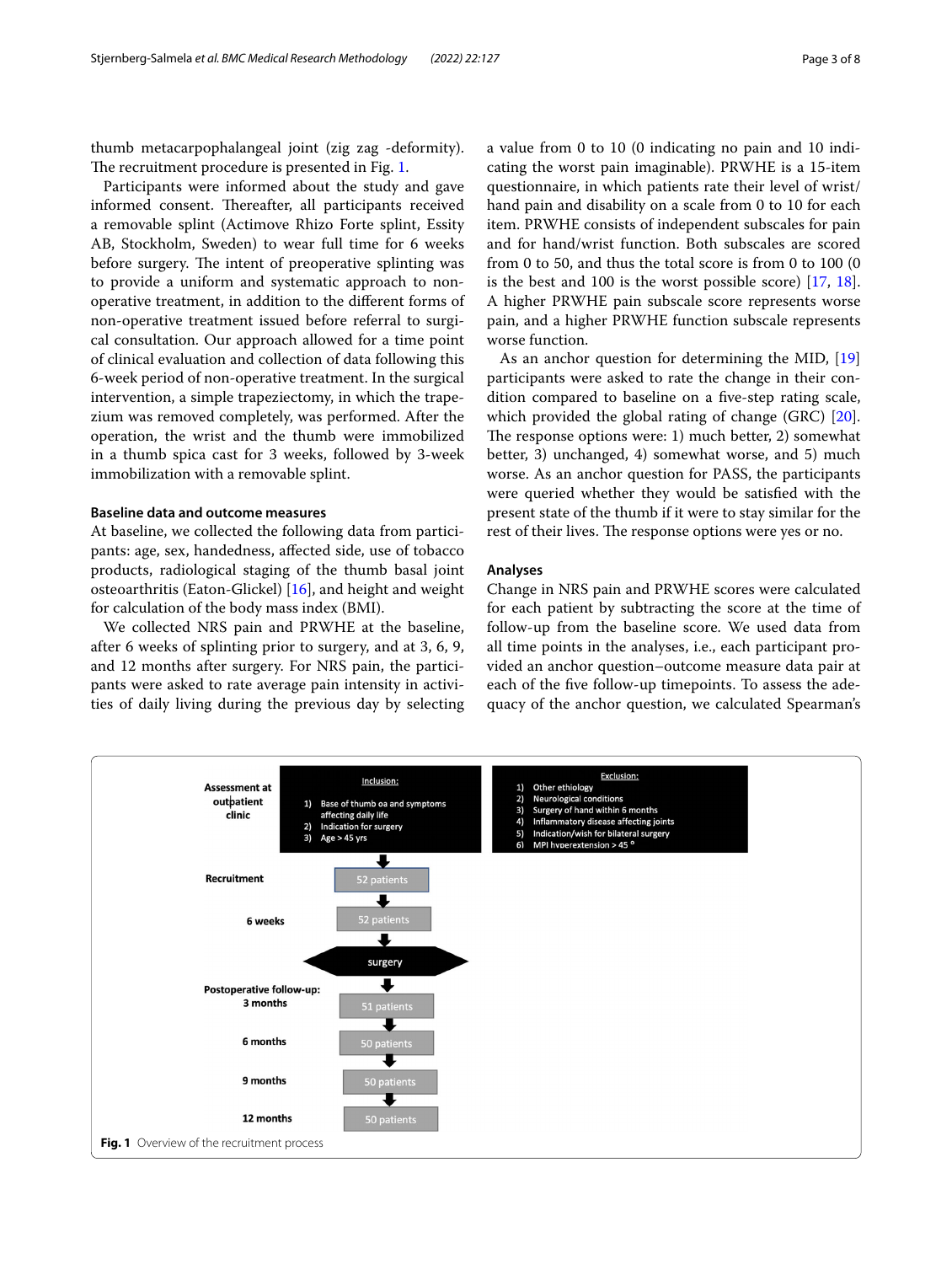correlation between the anchor question and 1) baseline score; 2) follow-up score; and 3) change score, and values  $>0.5$  were considered sufficient as suggested by Devji et al. [\[21](#page-7-10)]. 95% confdence intervals for Spearman's rho were derived by bootstrapping 1000 samples.

Four diferent approaches were used to determine the MID: 1) For the mean change method (MC) we calculated the mean value for participants who reported "somewhat better" on the GRC; 2) for the mean diference of change method (MDC) we calculated the mean diference between those who had reported "somewhat better" and those who reported "no change" on the GRC; 3) for the Receiver Operating Characteristics (ROC) curve method we dichotomized the GRC between "no change" and "somewhat better", excluding participants who reported "somewhat worse" or "much worse" [\[22](#page-7-11)], and for the predictive modelling method we used logistic regression analysis as described by Terwee et al. 2021 [ $23$ ]. The optimal cut point on the ROC curve was determined using the closest point to the top left corner [\[24](#page-7-13)]. The area under the ROC curve (AUC) and the 95% confidence interval for ROC MID values were calculated using non-parametric bootstrapping with 1000 replications [[23\]](#page-7-12). AUC values between 0.7 and 0.8 indicate acceptable discrimination and values >0.8 indicate excellent discrimination [[25\]](#page-7-14). 95% confdence intervals for AUC were calculated using DeLong's method [\[26](#page-7-15)].

To determine the PASS, we used two methods: 1) the ROC curve, similar to the method used for the MID analysis (cut off-point discriminating between an acceptable versus a non-acceptable symptom state); and 2) the 75<sup>th</sup> percentile method  $[27, 28]$  $[27, 28]$  $[27, 28]$ . The PASS was defined as the 75th percentile score for both NRS pain and PRWHE in the distribution of the patients who considered themselves to be in an acceptable symptom state.

# **Results**

Fifty-two participants were recruited into the study; two did not attend the follow-up visits. Thus, we had data from 50 participants at fve follow-up time points (250 outcome–anchor question pairs). We did not defne MID values for all separate time points due to the low number of participants reporting no change in global rating of change at several time points. Also, as correlations between GRC and the change of the target instrument were low at some time points (supplementary appendices  $S_1$ ,  $S_2$  $S_2$  and  $S_3$  $S_3$ ), it was not reasonable to analyze MID estimates for every follow-up. Postoperative recovery in patients with osteoarthritis at the base of the thumb is a process that evolves over a long period of time, and the answer to the anchor question is likely to vary at diferent time points. As MID is determined using anchor-outcome score pairs, without time as a

### <span id="page-3-0"></span>**Table 1** Baseline characteristics of the participants in the study

|                                          | N(%)                  |  |  |
|------------------------------------------|-----------------------|--|--|
| Sex                                      |                       |  |  |
| Female                                   | 39 (75)               |  |  |
| Male                                     | 13(25)                |  |  |
| <b>Handedness</b>                        |                       |  |  |
| Right                                    | 43 (83)               |  |  |
| Left                                     | 6(12)                 |  |  |
| Ambidextrous                             | 3(5.8)                |  |  |
| <b>Affected side</b>                     |                       |  |  |
| Dominant                                 | 19(37)                |  |  |
| Non-dominant                             | 27(52)                |  |  |
| Bilateral                                | 6(12)                 |  |  |
| <b>Smoker</b>                            |                       |  |  |
| Yes                                      | 11(21)                |  |  |
| No                                       | 41 (79)               |  |  |
| <b>Eaton-Glickel classification</b>      |                       |  |  |
| Stage 2                                  | 9(17)                 |  |  |
| Stage 3                                  | 20(39)                |  |  |
| Stage 4                                  | 22(42)                |  |  |
|                                          | Mean (Std. Deviation) |  |  |
| Age, years                               | 62(7.6)               |  |  |
| BMI, $kg/m2$                             | 28 (4.4)              |  |  |
| NRS pain, past day (0 to 10)             | 6.5(1.7)              |  |  |
| PRWHE total score (0 to 100)             | 64.3 (12.6)           |  |  |
| PRWHE pain subscale (0 to 50)            | 34.2 (6.8)            |  |  |
| <b>PRWHE function subscale (0 to 50)</b> | 30(7.9)               |  |  |

<span id="page-3-1"></span>

| Table 2 The MID estimates from the ROC analysis |  |
|-------------------------------------------------|--|
|-------------------------------------------------|--|

| <b>Outcome measure</b>     |    | <b>MID Sensitivity Specificity</b> |      | AUC (95 % CI)         |
|----------------------------|----|------------------------------------|------|-----------------------|
| NRS pain                   | 25 | 0.79                               | 0.82 | $0.84$ (0.75 to 0.93) |
| PRWHE total score          | 10 | O 91                               | 0.86 | 0.93 (0.89 to 0.97)   |
| PRWHE pain sub-<br>scale   | 75 | 0.87                               | 091  | 0.93 (0.89 to 0.96)   |
| PRWHE function<br>subscale | 60 | 0.86                               | 0.82 | 0.90 (0.85 to 0.96)   |

NRS pain from 0 to 10 ( $0 =$  no pain), PRWHE total score from 0 to 100, PRWHE pain and function subscales from 0 to 50  $(0 =$  optimal situation)

factor or covariate in the analysis, including all values at the diferent time points is expected to yield a more accurate MID estimate. The participant characteristics are described in Table [1.](#page-3-0)

The MID estimates from the ROC analysis are pre-sented in Table [2.](#page-3-1) In the ROC analysis (for all time points combined) MID for NRS pain showed good (AUC>0.8) discrimination and for the PRWHE pain and function subscales, as well as the PRWHE total score, showed excellent discrimination (AUC>0.9) [\[25\]](#page-7-14).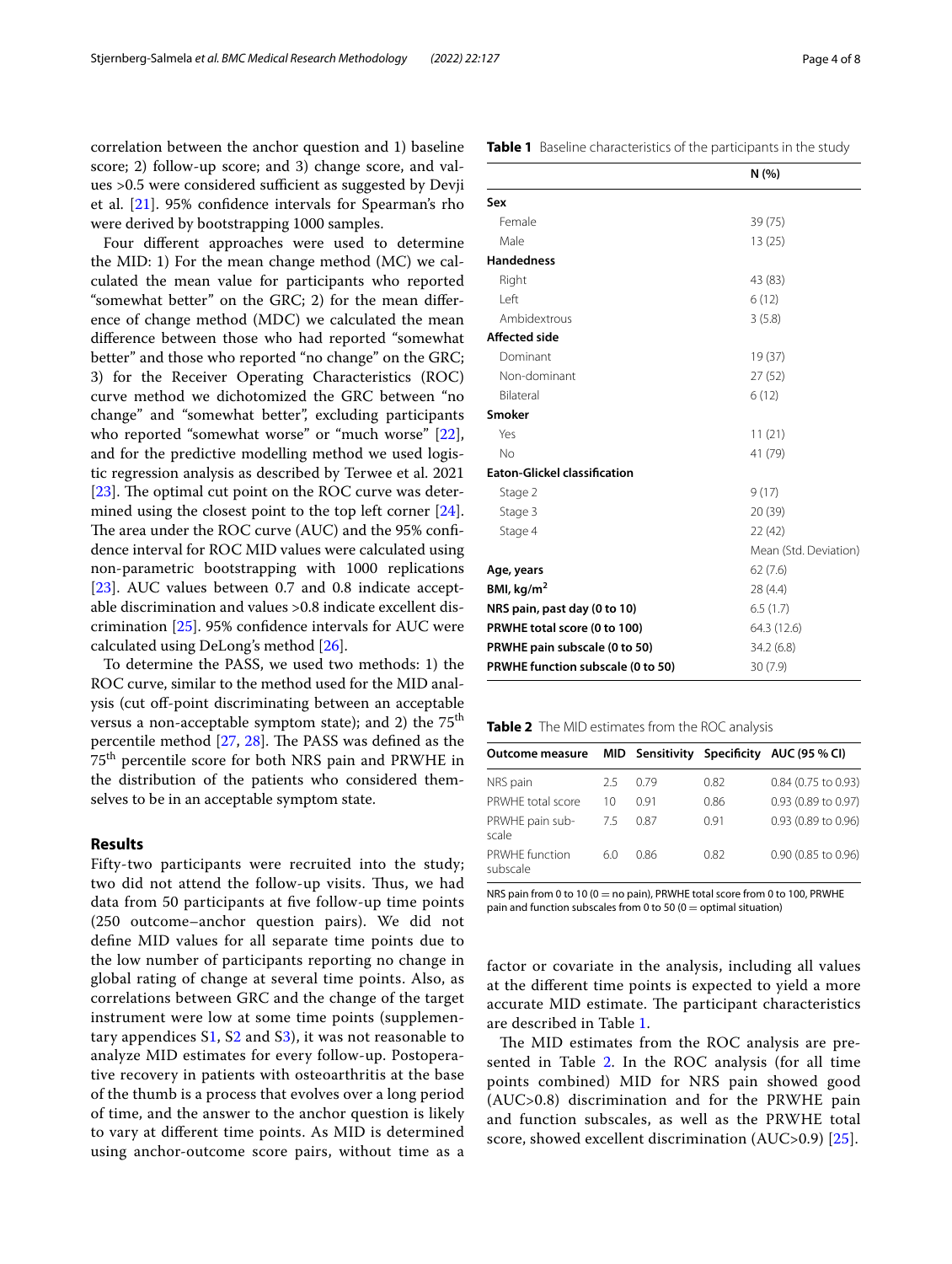Deteriorated GRCs were excluded from the analysis, NRS pain from 0 to 10 ( $0 =$  no pain), PRWHE total score from 0 to 100, PRWHE pain and function subscales from 0 to 50 (0  $=$  optimal situation).

MID values from the mean diference of change method, mean change method and predictive modelling method were higher than the MID values calculated using the ROC curve method for PRWHE pain and PRWHE total (Table [3](#page-4-0)). The MID values for NRS pain and the PRWHE function subscale were comparable for all four methods. The MID values ranged from 20% to 25% of the scale of NRS pain and 10% to 26% of the scale of the PRWHE total score or subscale.

The correlation between the GRC and the post scores and the change of the target instrument (refecting reliability of the MID values) were at an acceptable level  $(0.5)$  [[29\]](#page-7-18) for the outcomes at all time points combined (Tables [S1](#page-6-9) and S[2](#page-6-9) in the supplementary appendix). NRS pain and PRWHE total score showed strong correlation with the GRC, both being 0.72. The correlation of the PRWHE pain and function subscales with the GRC were 0.73 and 0.69, thus indicating that the MID estimates were credible for these measures at all time points [\[30](#page-7-19)]. The correlation between GRC and the change of the target instruments showed strong correlation for PRWHE total score and subscales for pain and function, being -0.74, -0.71 and -0.70, respectively, and for NRS pain, being -0.55 (Table [S2](#page-6-9) in the supplementary appendix). The correlations between GRC and the target instrument baseline scores showed acceptable values for all target instruments at 3- and 6-month time points, ranging from  $-0.30$  $-0.30$  $-0.30$  to  $-0.08$  (Table S<sup>3</sup> in the supplementary appendix), but not at later time points, implying that with passing time, the participants in the study may fnd it more diffcult to relate their current clinical situation to the situation at baseline.

PASS values derived using the ROC curve method were slightly higher than those derived by the 75th percentile method, but both methods yielded values that were 20%- 25% of the NRS pain range of scores, and 20%-34% of the range of the PRWHE total score or of its subscales. The AUCs implied excellent discrimination for all outcome measures (Table [4](#page-4-1)).

# **Discussion**

We used four diferent established methods to estimate the MID value and two diferent methods to estimate the PASS value for two outcome instruments commonly used when studying patients with osteoarthritis at the base of the thumb. The MID and PASS estimates for both NRS pain and PRWHE (including its subscales for pain and function) ranged from roughly 20 to 30% of the scale of the instrument depending on the method used. Most importantly, the obtained cut-ofs for both instruments showed good or excellent discrimination – essentially, the MID cut-ofs distinguishing "those with at least some improvement" from "those with no improvement" and the PASS cut-ofs "the satisfed" from "the unsatisfied". These findings suggest that the MID and PASS estimates for NRS pain and PRWHE found in this study may be sufficiently robust for drawing interferences on the clinical meaningfulness of diferent studies on patients

<span id="page-4-0"></span>**Table 3** The MID estimates from the mean diference of change (MDC), mean change (MC), ROC and Predictive modelling method

| Outcome measure         | <b>MDC</b>         | МC                 | <b>ROC</b>    | Predictive         |
|-------------------------|--------------------|--------------------|---------------|--------------------|
| NRS pain                | $2.0$ (0.8 to 3.2) | $2.8$ (2.1 to 3.5) | 2.5(2 to 2.9) | $2.5$ (2.0 to 2.9) |
| PRWHE total score       | 22 (16 to 28)      | 24 (20 to 28)      | 10 (8 to 23)  | 20 (14 to 24)      |
| PRWHE pain subscale     | 12 (8 to 15)       | 13 (10 to 16)      | 7.5 (3 to 8)  | 10 (7 to 12)       |
| PRWHE function subscale | 10 (6 to 14)       | 11 (9 to 13)       | 6.0(4 to 16)  | 10 (7 to 13)       |

Values are MID with 95 % CI

## <span id="page-4-1"></span>**Table 4** PASS estimates

| Outcome measure | 75 <sup>th</sup> percentile method ROC method |             |             |             |                     |
|-----------------|-----------------------------------------------|-------------|-------------|-------------|---------------------|
|                 | <b>PASS</b>                                   | <b>PASS</b> | Sensitivity | Specificity | <b>AUC (95% CI)</b> |
| NRS pain        |                                               | 2.5         | 0.82        | 0.91        | 0.92 (0.89 to 0.95) |
| PRWHE total     |                                               | 30          | 0.88        | 0.90        | 0.95 (0.93 to 0.97) |
| PRWHE pain      | 3                                             |             | 0.87        | 0.93        | 0.96 (0.93 to 0.98) |
| PRWHE function  | 10                                            |             | 0.85        | 0.87        | 0.93 (0.90 to 0.96) |

NRS pain 0 to 10 (0 = no pain), PRWHE pain and function 0 to 50, and PRWHE total 0 to 100 (0 = optimal situation)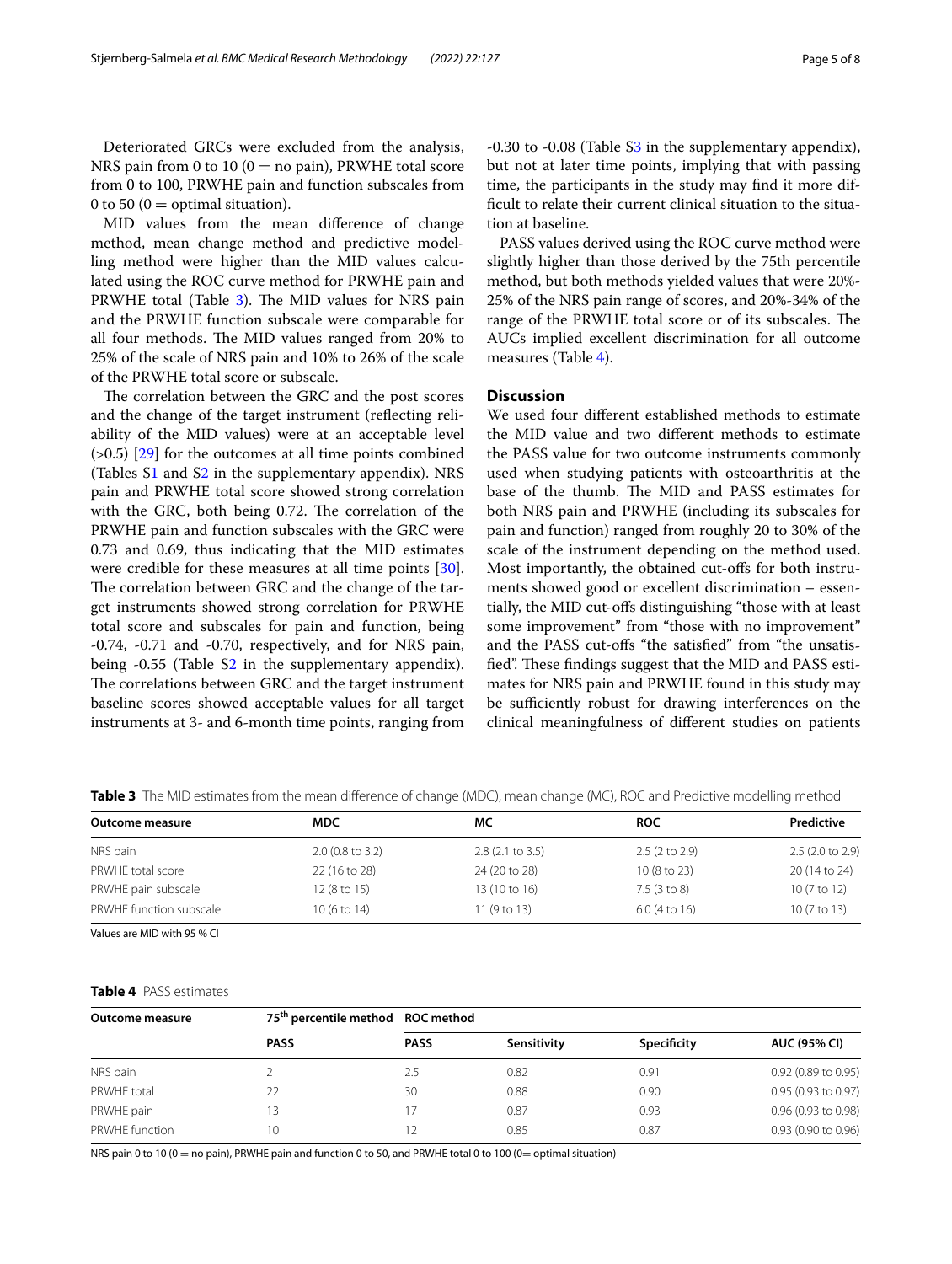with base of thumb osteoarthritis using these outcome instruments.

High internal validity is an obvious strength of our study: We used four diferent, established methods to estimate the MID value and two methods to estimate the PASS value, and the study was conducted by a staff with ample clinical research background. Experienced staf (hand surgeons and assisting personnel) ensured uniform indications for surgery, the homogeneity of the study population, and strict adherence to the pre-specifed study protocol (2/52 or 4% loss to follow-up). In addition, we consider our anchor question for PASS to be suffciently clearly defned for assessing the patients' overall satisfaction.

Our study also had limitations. The relatively small (*n*=50) study population compelled us to combine all follow-up time points, and accordingly, we could not assess whether the MID and PASS estimates vary as a function of time.

The results of our study are comparable with the findings in two recent studies reporting estimates for the minimal important change (MIC) and PASS for NRS pain for patients undergoing proximal interphalangeal (PIP) joint arthroplasty  $[31]$ , and estimates for MIC, MID and PASS in patients undergoing surgery for symptomatic base of thumb osteoarthritis [\[32](#page-7-21)]. In the frst study, a PASS estimate of 1.5 for NRS pain at rest and 2.5 for NRS pain during activities were reported. The same study reported a MIC value of -1.2 for NRS pain at rest and -2.8 for pain during activities at one-year postoperative follow-up [[31\]](#page-7-20). In the latter study, the postoperative MIC estimate for pain at rest and pain during activities and were 1.9 and 3.9, respectively. The MID estimates for NRS pain at rest and pain during activities were 1.4 and 1.0, and the PASS value were 1.5 and 2.5, respectively [[32\]](#page-7-21). However, direct comparison of the NRS pain estimates in our study with the NRS pain estimates in the above-mentioned studies, is difficult, as our study evaluated overall NRS pain whereas NRS pain in the other studies was evaluated at rest and during activities.

MID and PASS for PROMs used in hand surgery have been sparsely studied, particularly for patients with osteoarthritis at the base of the thumb. MID estimates have, however, been defned for diverse populations of patients with hand surgery [[33](#page-7-22), [34](#page-7-23)]. For PRWE, MID estimates have been investigated in patients who received non-surgical treatment for hand and upper extremity problems [\[35](#page-7-24), [36\]](#page-7-25), for patients undergoing ulnar shortening osteotomy [[37\]](#page-7-26) and for patients with various hand and wrist injuries [[7](#page-6-5)]. PASS estimates for AUSCAN and other general- and disease-specifc PROMs have been determined for patients with hand osteoarthritis [[38](#page-7-27), [39\]](#page-7-28) and for QuickDASH for patients after open carpal tunnel release [\[40](#page-7-29)]. Another study estimated MIC for QuickDASH in patients receiving surgical treatment for symptomatic osteoarthritis at the base of the thumb, using an anchor based-method and a distribution-based method [[41](#page-7-30)]. We did not identify studies determining PASS values for PRWHE in patients with hand surgery.

Regarding the determination of MID and PASS estimates more broadly, our fndings are well aligned with the existing understanding that there is a variability in the MID estimates between diferent methods and different outcome measures  $[42]$  $[42]$ . The higher MID values using the MDC method or MC method compared with the results of the ROC method demonstrate the uncertainty regarding cut off-values of a continuous variable, whereas the estimates derived by the predictive modelling method were close to results of the ROC method for NRS pain and close to the results of the MDC and the MID methods for PRWHE and its subscales. The predictive modelling method yielded similar values as ROC when the variation of the score of those who improve and those who do not is similar. The benefit of the predictive modelling method is that it yields estimates that are more precise than estimates derived by the ROC method  $[43]$  $[43]$ . The MC method is sensitive to random variation when the sample is small, and it misclassifes about half of the participants due to the use of the mean value. The MDC method, on the other hand, is sensitive to the mean value of the people who did not experience a change, which can be small and therefore subject to a large random variation. The benefit of the ROC method is that it identifies the optimal cut off for discrimination, i.e., it yields a value that misclassifes the least in a given sample.

When evaluating the results of operative treatment in patients with base of thumb osteoarthritis, the clinical applicability of MID is that it can be used 1) to assess the relevance of between group diferences, if comparing diferent surgical techniques, and 2) to estimate the proportion of patients who noticed a change in their condition and were satisfed with the result (i.e. to identify the proportion of the patients for whom operative treatment could be considered worthwhile [[27\]](#page-7-16)). PASS can be applied only for the latter purpose, but it may better refect the aims of surgery, i.e. not those who could perceive a small change, but those who achieved a satisfactory level of symptoms. The cut offs are not applicable on an individual level, as they vary between individuals. Instead, direct questions can be used when assessing individual patients in clinical practice.

Future research could investigate the efect of time on MID and PASS estimates and examine the underlying causes for the variation in the MID and the PASS estimates with regard to the method of analysis used.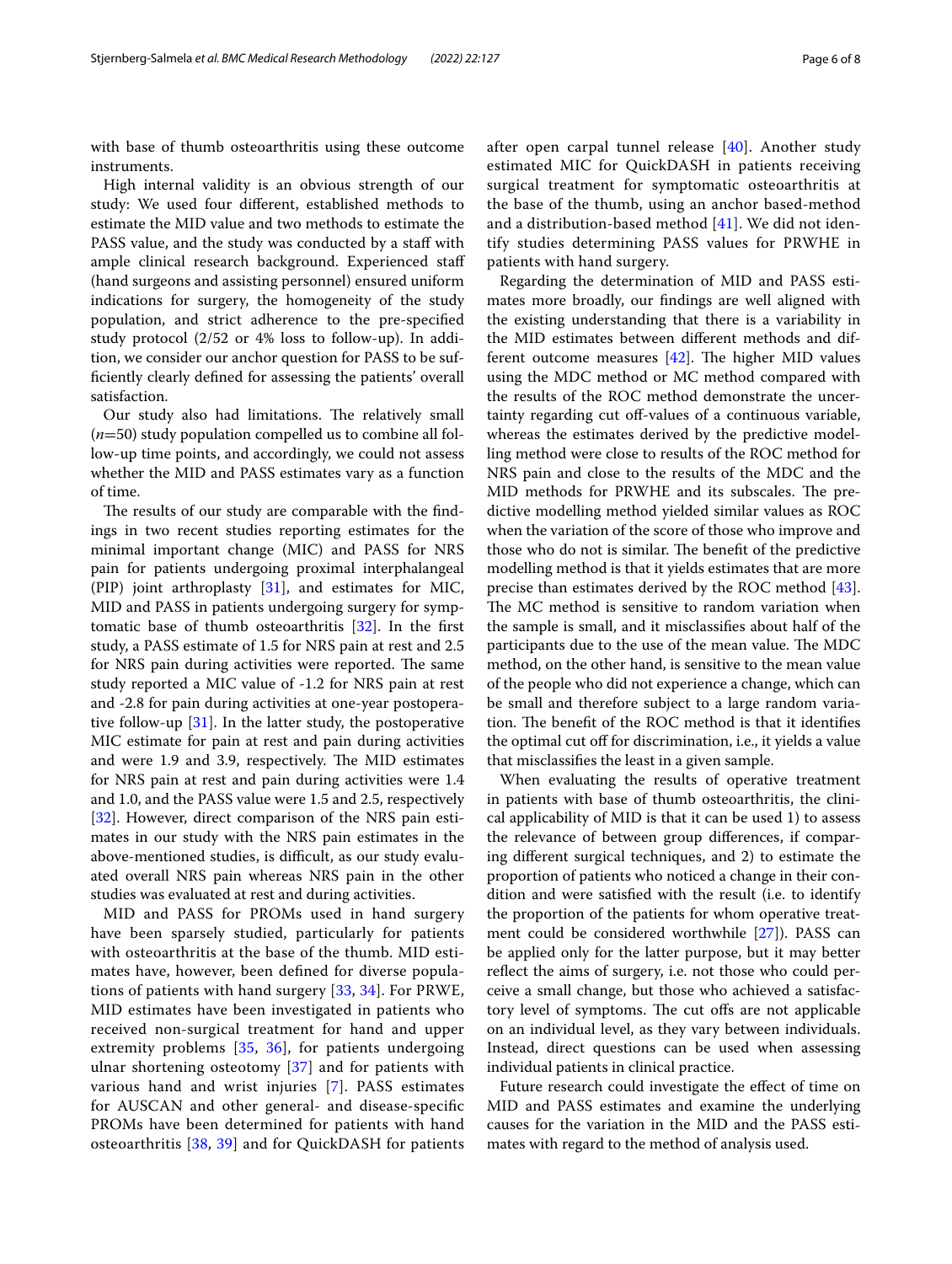# **Conclusion**

This study defined the MID and the PASS estimates for NRS pain, PRWHE total, and the PRWHE pain and function subscales, in patients who received surgery for symptomatic osteoarthritis at the base of the thumb. The MID estimates varied depending on the method used. The MID values determined in this study for all these outcome measures appear credible, as the GRC correlates well with the post score and the change on the target instrument. The cut-offs for both MID and PASS showed good or excellent discrimination, suggesting that they could be meaningful in interpreting NRS pain and PRWHE scores in studies evaluating the effect of surgery for patients with osteoarthritis at the base of the thumb.

#### **Abbreviations**

VAS: Visual analog scale; NRS: Numeric rating scale; PRWHE: Patient-rated wrist/hand evaluation; AUSCAN: Australian Canadian Osteoarthritis Hand Index; PROM: Patient reported outcome measure; MID: Minimal important diference; PASS: Patient acceptable symptom state; ROC: Receiver operating characteristic; MDC: Mean diference of change; MC: Mean change; AUC: Area under curve; GRC: Global rating of change.

# **Supplementary Information**

The online version contains supplementary material available at [https://doi.](https://doi.org/10.1186/s12874-022-01600-1) [org/10.1186/s12874-022-01600-1](https://doi.org/10.1186/s12874-022-01600-1).

<span id="page-6-9"></span>**Additional fle 1: Table S1.** Correlations between post scores and GRC. **Table S2.** Correlations between GRC and the change of the target instrument. **Table S3.** Correlations between GRC and target instrument baseline scores.

#### **Acknowledgements**

We thank the patients for their participation.

#### **Authors' contributions**

JJo, TJ, TK, ST, PT and EW conceived and designed the study. JJo, JJu and TK executed data analysis. CLA, JJo, JJu, TJ, TK, SSS, PT and EW participated in the analysis and interpretation of the data, drafted, and revised the article. All authors contributed to the fnal data interpretation and contributed to and approved the final draft of the manuscript. The lead author affirms that this manuscript is an honest, accurate, and transparent account of the study being reported; that no important aspects of the study have been omitted; and that any discrepancies from the study as planned (and, if relevant, registered) have been explained.

#### **Funding**

This trial is supported by state funding for university level health research (Helsinki University, TYH2021327) and Competitive State Research Funding (Tampere University Hospital, 9AB013). The funders had no role in study design, data collection, data analysis, data interpretation, or writing of the report.

#### **Availability of data and materials**

The datasets supporting the conclusions of this article are available upon request from the corresponding author Jarkko Jokihaara, MD, PhD, Department of Hand and Microsurgery, Tampere University Hospital, Kuntokatu 2, 33520 Tampere, Finland (email: [Jarkko.Jokihaara@pshp.f](Jarkko.Jokihaara@pshp.fi)).

# **Declarations**

### **Ethics approval and consent to participate**

This study was approved by the Helsinki University ethical review board (HUS1525/2017) and informed consent was obtained from all participants in the study. All procedures were performed in accordance with relevant guidelines.

# **Consent for publication**

Not applicable.

#### **Competing interests**

All authors have completed the ICMJE uniform disclosure form at www. [icmje.](http://icmje.org/coi_disclosure.pdf) [org/coi\\_disclosure.pdf](http://icmje.org/coi_disclosure.pdf) (available on request from the corresponding author) and declare: no support from any organization for the submitted work other than those described above; All authors declare: no support from any organization for the submitted work; no financial relationships with any organizations that might have an interest in the submitted work in the previous three years; no other relationships or activities that could appear to have infuenced the submitted work.

#### **Author details**

<sup>1</sup> Department of Hand Surgery, University of Helsinki and Helsinki University Hospital, Helsinki, Finland. <sup>2</sup> Finnish Centre of Evidence-Based Orthopedics (FICEBO), University of Helsinki and Helsinki University Hospital, Helsinki, Finland. <sup>3</sup> Central Finland Central Hospital, Jyväskylä, Finland. <sup>4</sup> Central Finland Health Care District, Jyväskylä, Finland.<sup>5</sup> Department of Orthopaedics and Traumatology, University of Helsinki and Helsinki University Hospital, Helsinki, Finland. <sup>6</sup> Department of Family Practice, University of British Columbia, Vancouver, Canada. <sup>7</sup> Department of Hand and Microsurgery, Tampere University Hospital, Kuntokatu 2, 33520 Tampere, Finland. <sup>8</sup> Faculty of Medicine and Health Technology, Tampere University, Arvo Ylpon katu 6, 33520 Tampere, Finland.

Received: 7 October 2021 Accepted: 6 April 2022

# **References**

- <span id="page-6-0"></span>1. Moran SL, Berger RA. Biomechanics and hand trauma: what you need. Hand Clin. 2003;19:17–31.
- <span id="page-6-1"></span>2. Bakri K, Moran SL. Thumb carpometacarpal arthritis. Plast Reconstr Surg. 2015;135:508–20.
- <span id="page-6-2"></span>3. Armstrong AL, Hunter JB, Davis TR. The prevalence of degenerative arthritis of the base of the thumb in postmenopausal women. Hand Surg (Br). 1994;19:340–1.
- <span id="page-6-3"></span>4. Van der Oest MJW, Duraku LS, Adrinopoulou ER, Wouters RM, Bierma-Zeinstra MA, Selles RW, et al. The prevalence of radiographic thumb base osteoarthritis: a meta-analysis. Osteoarthritis Cartilage. 2021;29:785–92. [https://doi.org/10.1016/j.joca.2021.03.004.](https://doi.org/10.1016/j.joca.2021.03.004)
- <span id="page-6-4"></span>5. Poole JL. Measures of Hand Function Arthritis Hand Function Test (AHFT), Australian Canadian Osteoarthritis Hand Index (AUSCAN), Cochin Hand Function Scale, Functional Index for Hand Osteoarthritis (FIHOA), Grip Ability Test (GAT), Jebsen Hand Function Test (JHFT), and Michigan Hand Outcomes Questionnaire (MHQ). Arthritis Care Res. 2011;63(S11):S189–99. [https://doi.org/10.1002/acr.20631.](https://doi.org/10.1002/acr.20631)
- 6. Visser AW, Bøyesen P, Haugen IK, Schoones JW, van der Heijde DM, Rosendaal FR, et al. Instruments Measuring Pain, Physical Function, or Patient's Global Assessment in Hand Osteoarthritis: A Systematic Literature Search. J Rheumatol. 2015;42:2118–34. [https://doi.org/10.](https://doi.org/10.3899/jrheum.141228) [3899/jrheum.141228.](https://doi.org/10.3899/jrheum.141228)
- <span id="page-6-5"></span>7. Schafee E, MacDermid J, Farzad M, et al. A systematic review and metaanalysis of Patient-Rated Wrist (and Hand) Evaluation (PRWE/PRWHE) measurement properties, translation and cross-cultural adaption. Disabil Rehabil. 2021;10:1–15. [https://doi.org/10.1080/109638288.2021.](https://doi.org/10.1080/109638288.2021)
- <span id="page-6-6"></span>8. Jaeschke R, Singer J, Guyatt G. Measurement of health status. Ascertaining the minimal clinically important diference. Control Clin Trials. 1989;10:407–15.
- <span id="page-6-7"></span>9. Tubach F, Ravaud P, Baron G, Falissard B, Logeart I, Bellamy N, et al. Evaluation of clinically relevant changes in patient reported outcomes in knee and hip osteoarthritis: the minimal clinically important improvement. Ann Rheum Dis. 2005;64:29–33.
- <span id="page-6-8"></span>10. Schünemann HJ, Guyatt GH. Commentary--goodbye M(C)ID! Hello MID, where do you come from? Health Serv Res. 2005;40:593–7.